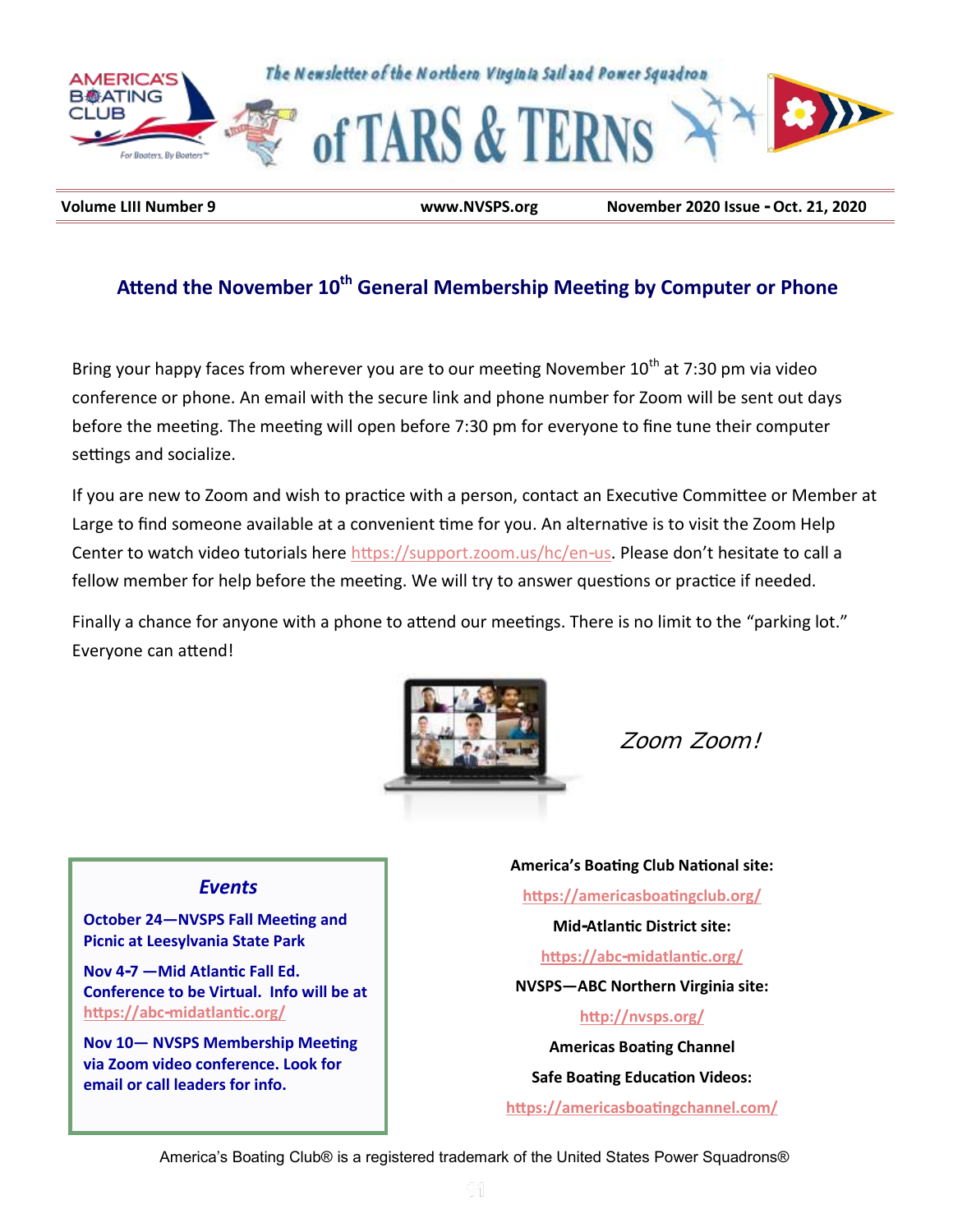

**COMMANDER** Cdr Patrick Sowers 571-233-1949 Commander @TeamSowers.com





**EDUCATION OFFICER** Lt/C Dean Markussen, AP 703-751-9178 MMarkussen2 @comcast.net



P/C Frederick D. Zugay, JN

**TREASURER**

703-815-1954 eaglebs271@cox.net



#### *Meeting Info. If you do not receive an email notice about meetings, please contact a bridge officer to confirm meeting will be held before heading out.*

**General Membership Mtgs are at** Alexandria Police HQ Community Rm, 3600 Wheeler Ave, Alexandria, VA 22304, 7:30 pm, until further notice, are:

- on the **2nd Tues of each month** except no mtgs in Aug. and Dec.
- The May and Oct. mtgs are combined with other events on different days., normally Spring Picnic and Fall Picnic on Saturdays.

**Executive Committee Mtgs,** 7 pm: by Conference call or new location. Contact Executive Officer for conference call number and codes or location. Normally 4th Wed. of each month. There are speaking procedures for these meetings to be sure business has time to be discussed. Just ask about them.

**Zoom Meetings:** Login info for mtgs via Zoom or other mtg software will be distributed by email and available from Bridge Officers.

Please see previous issues online. If you do not have internet access, ask the editor to mail you a copy. For more information about anything in this newsletter, contact editor@nvsps.org



**We have 305 likes!**

**MEMBERS AT LARGE– contact us about any issue or for us to bring project plans to the Executive Committee** P/C Alan Hart, AP 540-898-6002, 1oldtar@gmail.com

P/Lt/C Cathleen Sheffield, AP 703-370-4331, Carney1227@aol.com P/C Richard E. Unis, JN, VE 703-777-8378, SkipperUnis@gmail.com D/Lt Walter Lazear, AP 703-620-1821, lakematesw@comcast.net Lt Denise Robinson 202-729-0402, pinkdazzle05@gmail.com Vessel Safety Checks Chair: P/C Rich Unis, JN, 703-777-8378, SkipperUnis@gmail.com, Ask how to become certified as a VSC Examiner Facebook Team: Lt Claire Wyngaard, P and P/C Alan Hart, AP

## **of Tars & Terns**

The official publication of the **Northern Virginia Sail and Power Squadron America's Boating Club Northern Virginia** Posted online in color at [www.nvsps.org](http://www.nvsps.org)



**Articles, opinions and advertisements do not necessarily reflect USPS® policy or endorsement unless so designated**

Of Tars & Terns is published ten months of the year and mailed or emailed to all NVSPS members. July/August and January/ February issues are combined. All Of Tars & Terns newsletters are published online at NVSPS.org in color. Submission deadlines are the 15th of the month prior to the issue month (or 15th of first issue month in combined issues) until further notice.

### **Volume LIII; Number 9: November 2020**

703-304-9152 202-729-0402 703-620-1821

#### **EDITOR ASSISTANT EDITOR WEBMASTER**

Lt Claire Wyngaard, P Lt Denise Robinson D/Lt Walter D. Lazear, AP editor@nvsps.org pinkdazzle05@gmail.com lakematesw@comcast.net

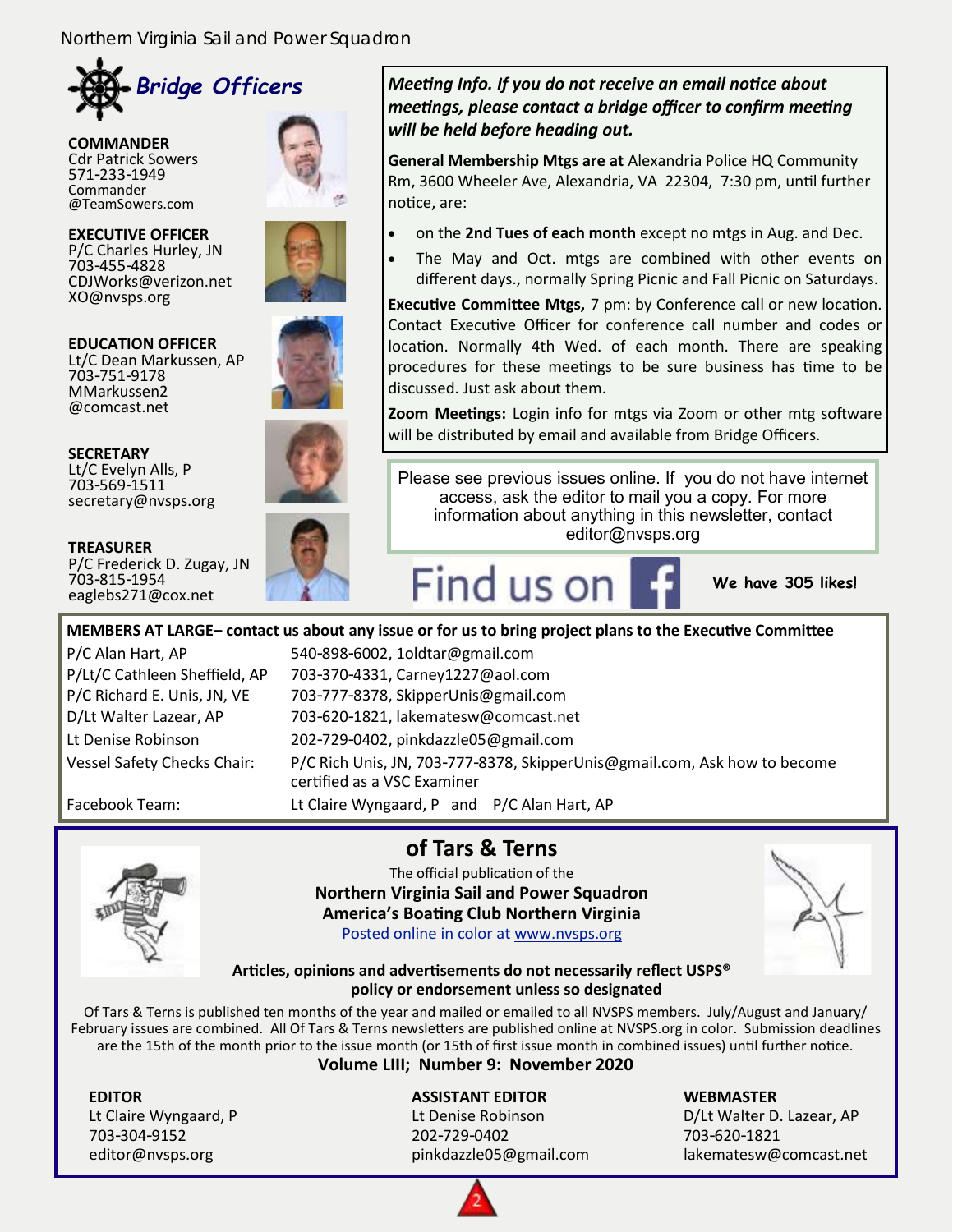





Mid October 2020

Welcome Aboard!

It is officially fall, and the leaves are turning, and the wind is cooling. I hope those of you with sailboats are able to enjoy them as much as possible right now, while others are maybe enjoying the water one last time before winterizing.

I wanted to say that coming back to the NVSPS this year has been full of nostalgia while reconnecting with old friends, meeting new ones, granted through virtual meetings, and remembering a lot of fond moments growing up. Those that have known me for a while know how much the Squadron has shaped who I am now.

Along with those fond memories, we must say goodbye to some that have been a big part of my life, and many of our lives. This week I was greatly saddened by the news of Kathy Eldridge and Bob Malone's passing. There are so many memories with our families on the A-dock at Olverson's marina, many Rendezvous, and so many gatherings and holiday parties. My personal condolences go out to Kathy Eldrige's family, as well as Nancy and Sandy Wills and the rest of Bob Malone's family.

Hopefully, over the next few months, we can all recharge, and get ready for the coming months and the next boating season with full steam ahead!

Smooth sailing,

Commander Sowers

[Commander@TeamSowers.com](mailto:Commander@TeamSowers.com)

Please check your Member Profile online by going to: http:// nvsps.org/mem.shtml - scroll down to your name, click on your name, follow more update links. Your record will tell you if your email address is valid. To make changes click on bottom Update link.

## *Ensign Spring 2021 "Looking Back" Photo Contest*

Info from The Ensign Staff: As we look forward to future outings on the water, we want to see your favorite boating photos from years past. They can be from any decade or year, as long as you're the one who snapped the photo. You can submit up to four photos. More info and contest rules here: http:// theensign.org/submit/photocontest/ **Email your submissions for 2021 to** *ensign@hq.usps.org.* Please alert us by email if you plan to mail any physical photos.

# *Visit the NVSPS Ship's Store*



For our burgee on duffel bags, hats, polos shirts, dress shirts, jackets and fleece. They put our logo on whatever they sell! Great prices and shipping deals!



**Also Burgee ordering info at <http://nvsps.org/stor.shtml>**

Americas Boating Club®; Americas Boating Club logo®; For Boaters By Boaters®; USPS®; and United States Power Squadrons®; are registered trademarks of United States Power Squadrons, Raleigh, NC.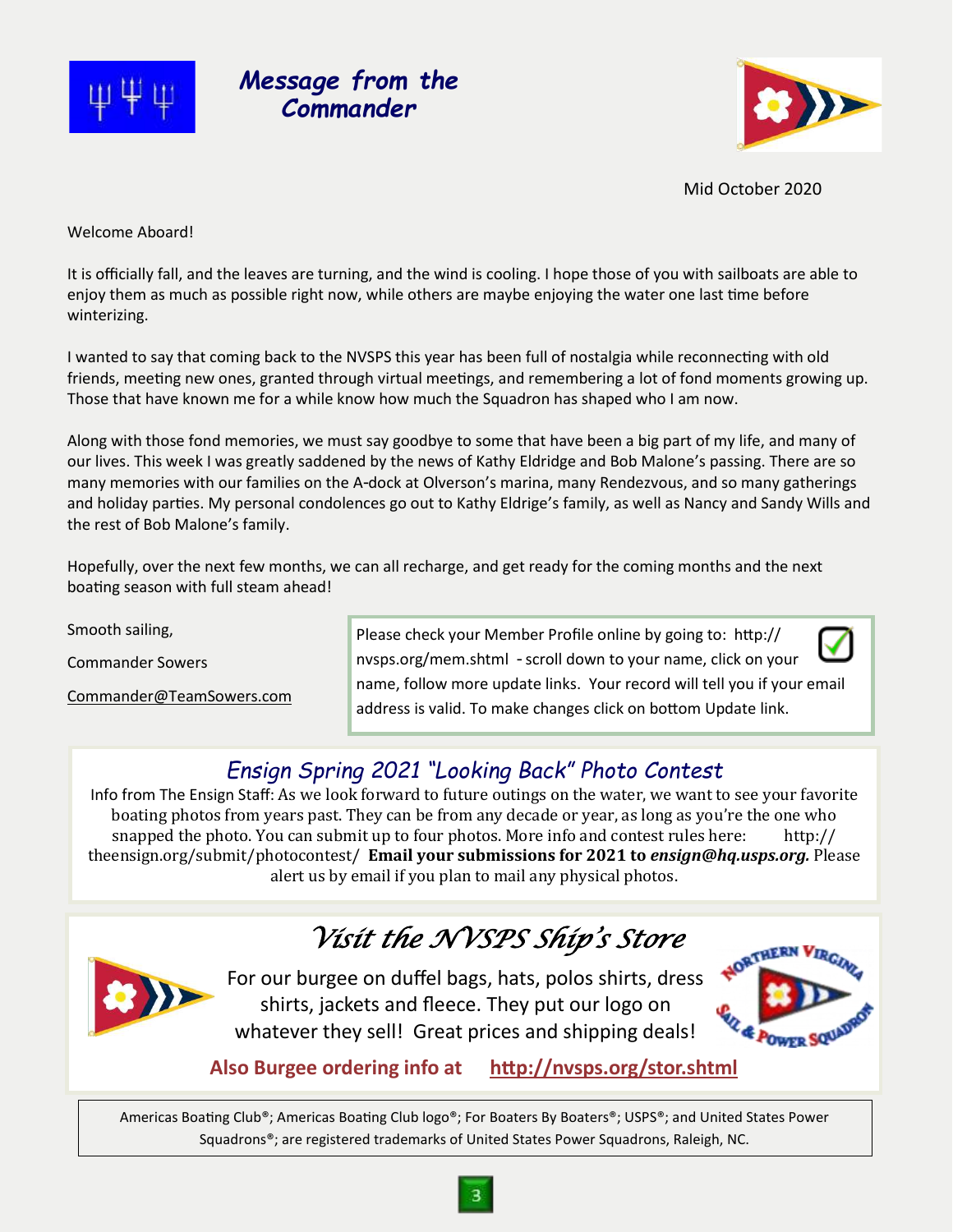## IN MEMORIAM



### *P/R/C Robert B. Malone, SN 1922 - 2020*

Bob Malone passed away at age 98 in North Palm Beach, FL on October 12, 2020 after a hard battle to recover from a broken leg and return to his condo and his beloved goldfish.

He spent a lifetime on the water, starting as a youth fishing their small skiff with his father in the waters around Hampton Roads, Virginia, even making the local news when the Coast Guard had to rescue them one night because of a broken-down motor.

He thoroughly enjoyed participation in the Sea Scouts while a student at Woodrow Wilson High School in Washington, DC. His college baseball career at American University was interrupted by WW II while he served in the US Navy. Returning to American University after the war, he became student body President and was involved with several youth sports.

Married with three young children, he joined the Potomac River Power Squadron and shortly became a Charter Member and the second Commander of the newly formed Northern Virginia Power Squadron from 1969 to 1970. He helped NVPS grow rapidly, becoming a force in District 5 (especially in

Navigation Contests) and garnering national attention within USPS.

In retirement, he and his wife, Joyce, moved to Florida, and joined Palm Beach Power Squadron with a number of his fellow NVPS "expat" friends. There he reached USPS Life Member status, ultimately receiving over 55 Merit Marks. He was also a long-time member and booster of BoatUS.

Bob simply loved being on the water, whether simple weekends aboard at the marina, Squadron rendezvous and annual cruises on his classic Owens Tahitian, *BoNanDo*, his Palm Beach pontoon boat, *JoySea*, or cruising the open seas to Europe, the Bahamas, or the Americas.

He was pre-deceased by his parents, sister, brother, and wife. He leaves his children, Bob, Bill (Donna), and Nancy (Sandy), along with six grandchildren and six amazing great-granddaughters.

Interment will be at Arlington National Cemetery at a currently undetermined date. By Sandy Wills, Son-in-law and shipmate, former NVSPS Member

### *Kathy Eldridge 1937 - 2020*

Kathy Eldridge, the wife of our Past Commander and Past Rear Commander, Bill Eldridge, SN, passed away on October 10, 2020.

She is survived by her husband of 65 years, three children and their spouses, 14 grandchildren and 15 great-grandchildren. Bill was a charter member of Northern Virginia and served as our first Secretary, first Editor and Publisher of our newsletter and fifth Squadron Commander from 1971 to 1972. He also served as District Five Commander and Rear Commander (Chair) of THE ENSIGN Committee, as well as Newsletter Editor, Squadron Education Officer and Commander of the Palm Beach Squadron.

Kathy was always at his side, helping and supporting him and the squadrons in every way she could. I still remember how she made my parents and me feel welcome in the squadron. I am most fortunate to count them among my very best friends.

In very recent years, they have been living with their daughter, Deni and her husband, Jay Mitchell in Annapolis, MD.

Funeral arrangements have not yet been made.

In lieu of flowers, a donation to the charity of your choice would be appreciated.

Respectfully submitted by P/C Alan Hart, AP



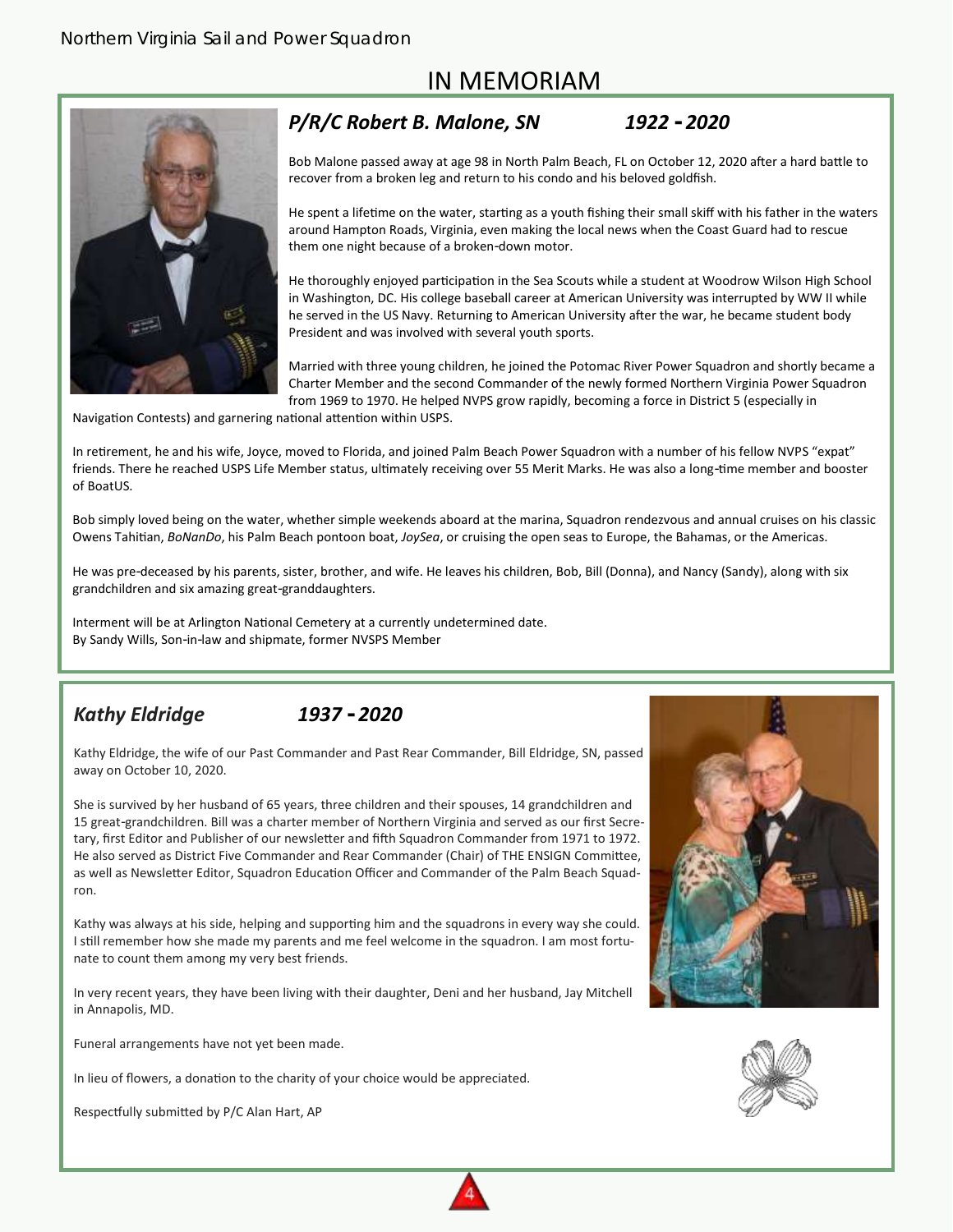

### Fall Picnic and Membership Meeting At Leesylvania State Park on the Potomac

**On Saturday, October 24, 2020, the** NVSPS will have a picnic at Leesylvania State Park in Woodbridge, Virginia from noon until 4 pm. Our membership meeting will be conducted at the picnic at 1 pm. Shelter #3 is reserved for us all day. *Shelter 3, Potomac Beach* - This shady shelter has a nice view of the river, which is only 135 feet away, and is near the sailboat parking lot. Parking is about 100 feet away, with the nearest restroom about 300 feet away. The shelter has a water spigot, a large grill and electricity.

Come early or stay late and enjoy the park which will be open from 5 am until 30 minutes after sunset. Bring your boat or kayak by water or car. Check the park website for launch fees. A hiking trail map is on the website. There are 2 boat ramps and a fishing pier.

Due to COVID-19 restrictions, individuals will need to bring their own food, cooking utensils, soap and hand sanitizer. Sharing food is optional. A grill will be available. The squadron will provide plastic table cloths, paper napkins, plastic cups, knives & forks and drinks. Park policy does not permit alcohol in the park.

*Park policy says that face coverings are required in all park facilities and where social distancing is not possible. We ask that you wear face coverings during our picnic gathering and meeting.* 

*Parking (admission) is \$10 per passenger vehicle*. Bring a friend! To carpool, call Claire Wyngaard or Patrick Sowers to coordinate.

Vessel safety checks will also be offered at the ramp. Call squadron for hrs. Park Address and phone: 2001 Daniel K Ludwig Drive, Woodbridge, VA 22191, 703-730-8205

Park information and directions:

[https://www.dcr.virginia.gov/state-parks/leesylvania#general\\_information](https://www.dcr.virginia.gov/state-parks/leesylvania#general_information)



### *Become a Certified Vessel Examiner and learn how to conduct Vessel Safety Checks — Study Manual is Available Online*

#### **http://wow.uscgaux.info/content.php?unit=v-dept**

**Contact P/C Rich Unis, JN** at 703-777-8378 or skipperunis@gmail.com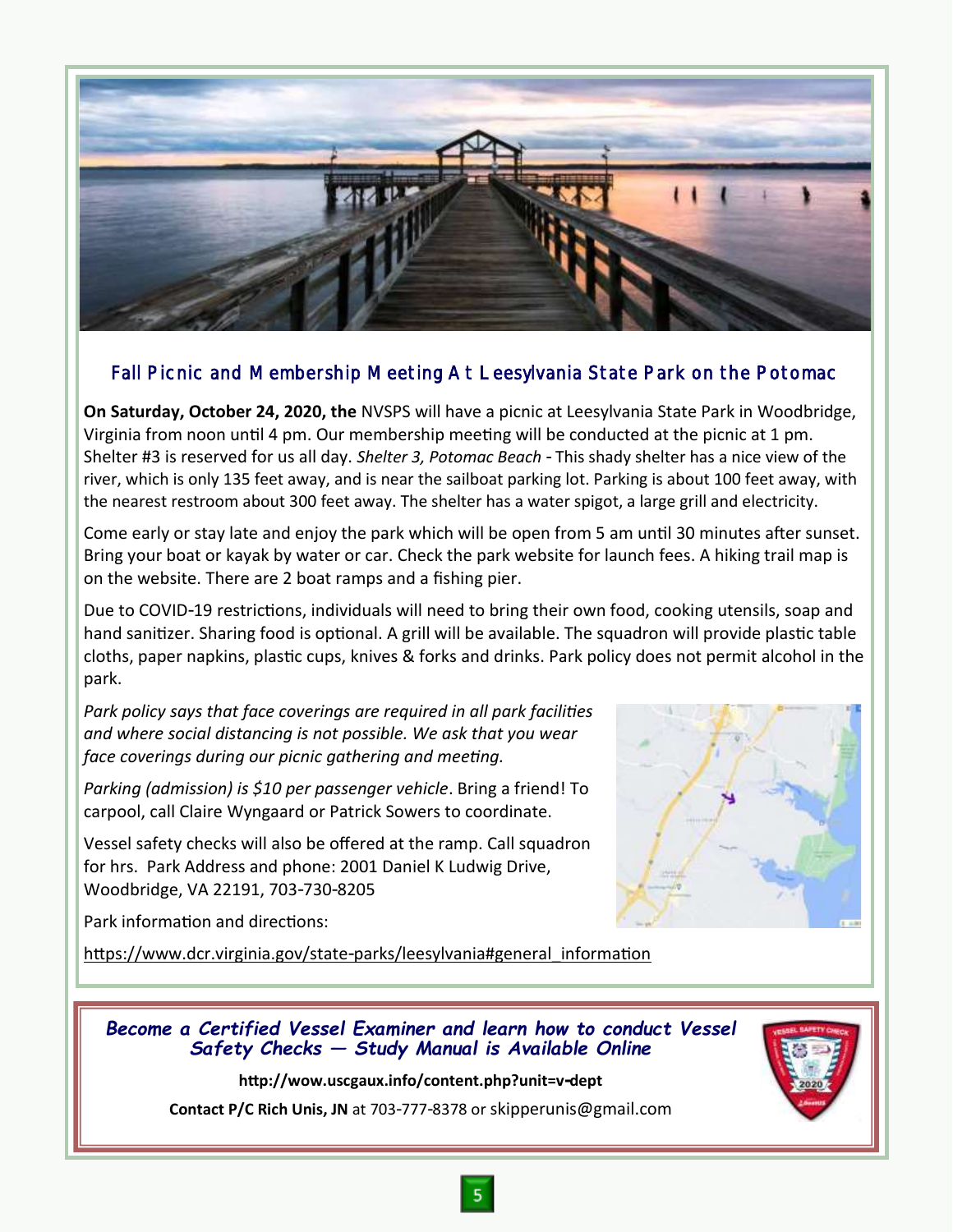## **Day at the Creek 2020**

There we were, isolated because of the coronavirus and wishing that "normal" would return. No NVSPS meetings, no Oktoberfest, no Day at the Creek...bummer! Thank goodness MJ and Dave Hinkins were having their annual gathering at their home on a lovely creek off the Rappahannock River. A piece of normal had just been restored.

Except it wasn't going to be quite "normal" would it? There would be masks, distancing, and hand sanitizing as we've become accustomed to. So, maybe not so different after all. But wait, what about the food safety and cross-contaminating from



the buffet line? And what about staying the night (avoiding the 3-4 hour drive home that night)? MJ has had such a lovely breakfast brunch awaiting in the morning, it's a natural to stay. But there's that morethan-pesky virus to consider.

As Audrey and I pondered these serious questions, we arrived at some solutions. As for the long drive, we would arrive early and stay late. Not by marathon driving on one day, but by coming the day before and leaving the day after. We would stay in an Airbnb rental house. There were several available and we chose the Artistic Environment house,



which turned out to be a 2 -floor private gallery for a local Killmarnock artist.

We wanted to contribute to the food, but we needed to consider how to avoid the multi-person dipping syndrome. Audrey came up with small plastic cups with lids and we



created individual servings of hummus and taco dips, prepared safely. Veggies and chips were put in serving-sized bags. They all were a big hit!

It rained overnight, but was only a light drizzle by noon, when we arrived at the Creek. It was good to see MJ and Dave again. Fellow NVSPSers Denise Robinson and Alan & Mary Hart were already there. Other members from Northern Neck squadron included Marianne, Mack & Liz, Nip & Barbara, and Fred & Donna. The rain quit, so we were able to spend most of the time outdoors and distanced.



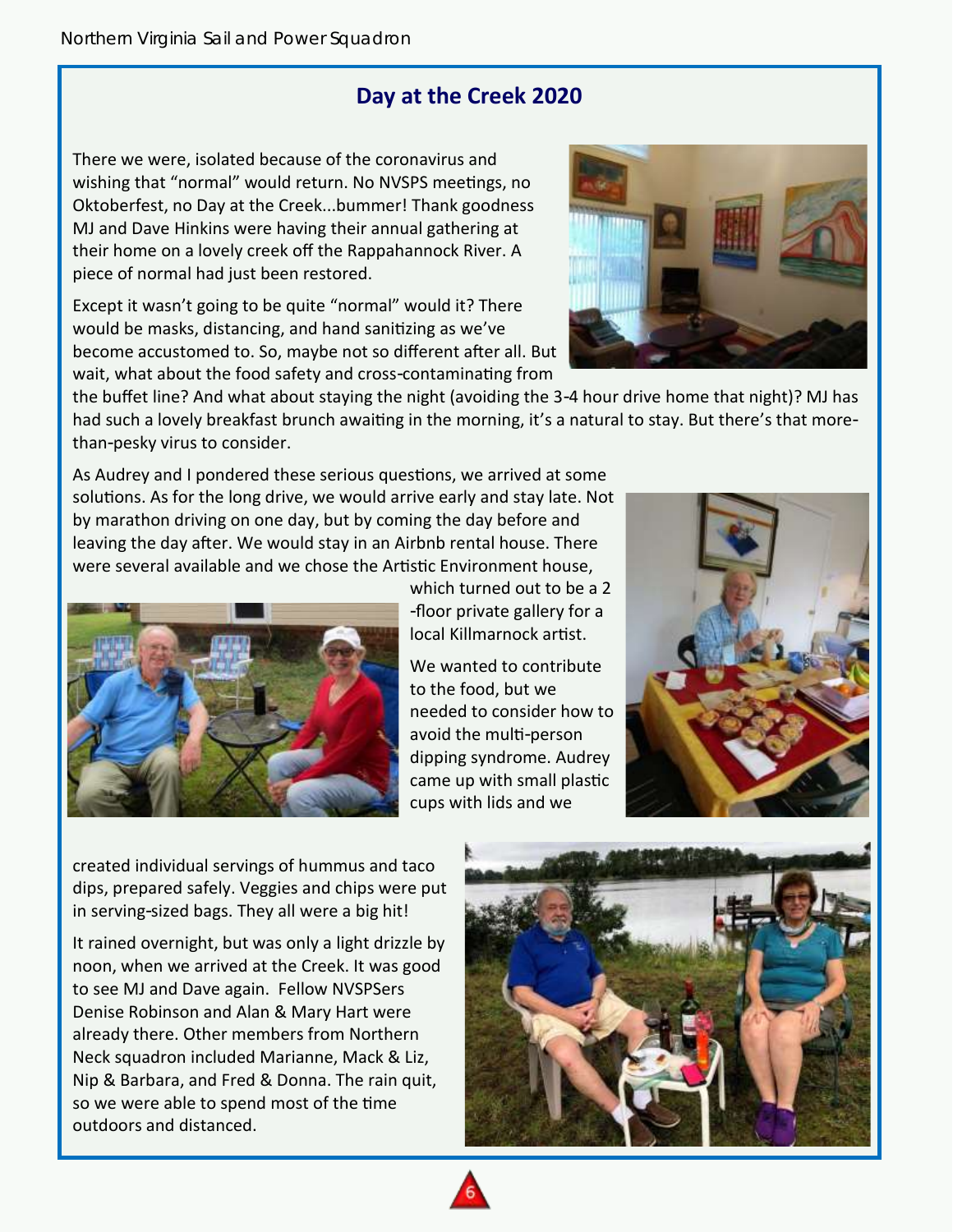

Dave decided to do his cooking inside. MJ took orders for burgers, hot dogs, and/or brisket. That allowed Dave to cook and individually wrap the food, which MJ then delivered personally to each person. They did a great job making us feel



comfortable virus-wise. Others contributed salads

and yummy mini lemon meringue pies.

The Creek was a lovely a setting as always, but something seemed off. As you can see from the photo, the dock was unusually bare. Where was Hinkins' boat? That turned out to be a long story and a bit of a sore point. While Hinkins were away, their 16-year-old boat sank at the dock! They got it raised and analyzed, but no one could find a cause. So the Chubb insurance company said it was a manufacturer's defect and refused to pay! A very frustrating situation for Dave and MJ, for sure, and yet to be resolved.





Even with a smaller crowd than usual and COVID alterations, the Day at the Creek was nevertheless a success. Good conversation, renewed friendships, and a bit of normalcy. Thanks, Dave and MJ, for a fun and lovely time at your home and creek. We look forward to next year.

By D/Lt Walter D. Lazear, AP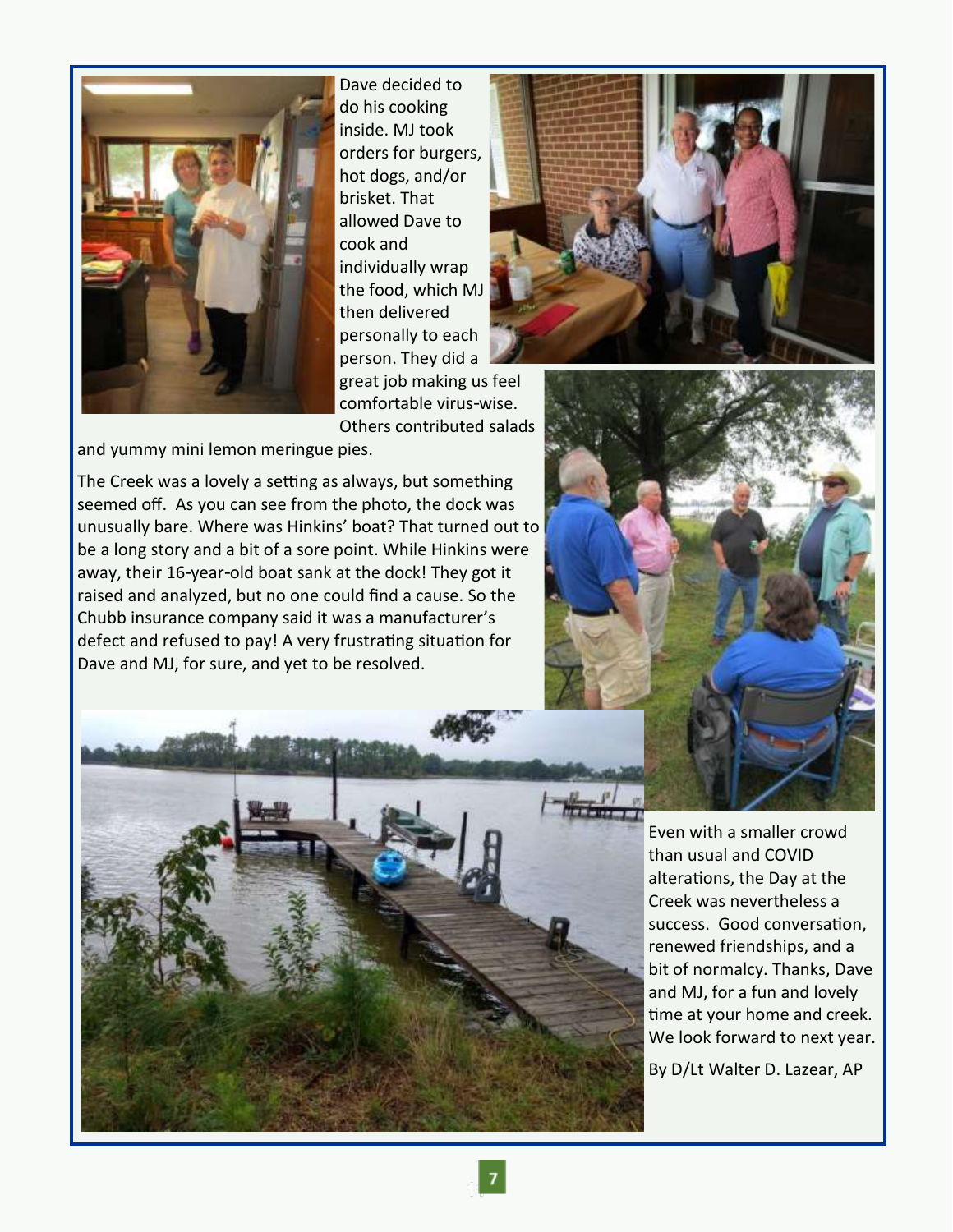## ΨΨ

## *Message from the Educational Officer*

## *America's Boating Course offered Saturday 17 Oct through 7 Nov.*

We have arranged to conduct a Basic Boating Course - ABC-3 class on Saturday mornings for four sessions (17 OCT, 24 OCT, 31 Oct and 7 NOV from 0900-1230) at St George's Episcopal Church in Arlington. The students and instructor can discuss option of conducting class online or combo of class and online to meet comfort levels and convenience for the same dates. Proctored test is required in Virginia to meet state education requirement.

**America's Boating Course** teaches: terms, safety equipment, fueling, casting off, navigation rules, aids. Lights and sound signals, regulations, charts and electronic navigation, anchoring, handling emergencies, communications, watersports safety, trailering, PWC operation, knots and lines, and more. See [http://](http://www.americasboatingcourse.com/courseoutline.cfm) [www.americasboatingcourse.com/courseoutline.cfm](http://www.americasboatingcourse.com/courseoutline.cfm) The cost is \$50 and participants need not be members of America's Boating Club.

**Piloting** includes Inland water and coastal navigation using GPS, aids to navigation, and plotting on charts. No prerequisites. More course info at: https://americasboatingclub.org/courses/piloting

I've been reworking the Piloting class presentation and exercises so they are a bit more user-friendly for an online environment. It's one thing to sit through PowerPoint presentation in person but to do the same online approaches cruel and unusual punishment for the one on the receiving end. I've been testing it with colleagues so we will have a Northern Virginia Sail and Power Squadron quality online version for Piloting for **Jan 2021** in the event meeting in person is not an option.

For more information, to ask about other courses, and to register, contact Educational Officer Dean Markussen, MMarkussen2@comcast.net, 703-751-9178



## *Cruising the Bay?*

## *The Chesapeake Bay Interpretive Buoy System Update says:*

We are following strict operational protocol set by NOAA during the current public health emergency. This means that the CBIBS buoy technicians are not permitted to work out on the water together because they would



be in close proximity for extended periods of time. Because we cannot yet access the facility where we repair buoy parts and sensors, we cannot prepare any sensors for NOAA partners to deploy on our behalf. So for the time being, no physical repairs are being made to CBIBS buoys. Check this website for updates on the reporting status of each buoy: <https://buoybay.noaa.gov/node/173>

## *November Birthdays!*

| <b>Tabb Schaeffer</b>  | З  |
|------------------------|----|
| Dean Markussen         | 5  |
| <b>Tracy Davenport</b> | 8  |
| <b>Guy Arnos</b>       | 12 |
| Lorain Alonso          | 17 |
| Jere Dando             | 19 |
| <b>Amir Martin</b>     | 23 |
| <b>Dwight Bues</b>     | 29 |
|                        |    |





### *Attention*

### *Travelers Who Fly*

On October 1, 2021, REAL ID or Passport will be required to board domestic commercial aircraft, and enter federal buildings. See a list of other acceptable IDs and FAQs at [https://](https://www.dhs.gov/real-id) [www.dhs.gov/real-id](https://www.dhs.gov/real-id) This requirement was passed by Congress in 2005, in the REAL ID Act.

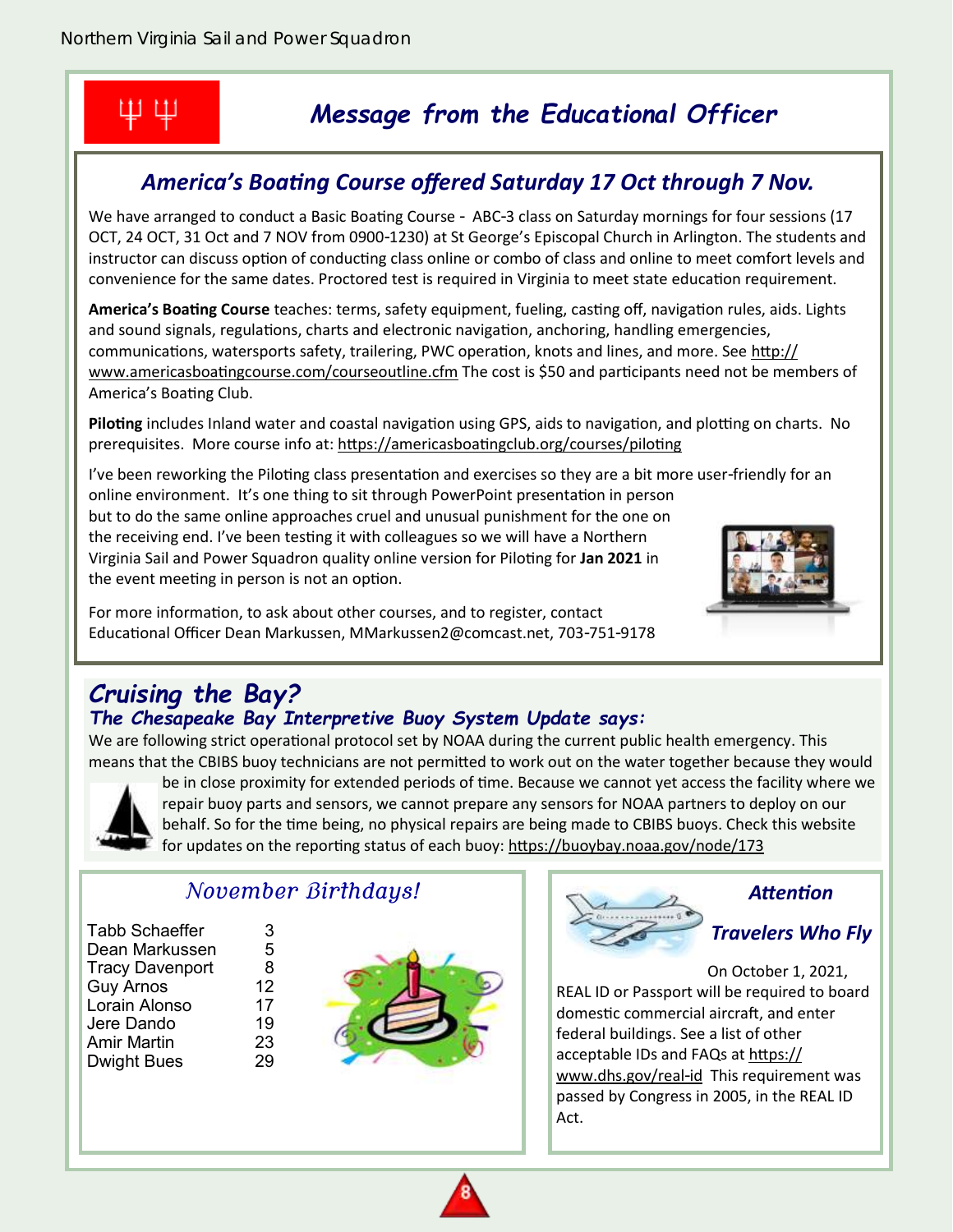## **VHF Radio Check Reminder**

## **Use VHF Channel 09 for VHF Radio Checks. Do not use Channel 16.**

The US Coast Guard reminds us that VHF Channel 09 has been designated by the FCC as a boater's calling channel.

## **How to test a VHF Radio using Rescue 21, with a radio equipped with Digital Selective Calling:**

- 1. Enter the US Coast Guard's station group identity "003669999" into the radio's DSC memory. Once entered and stored, a DSC test call can be made by executing the following three steps.
- 2. Select "Test Call" from the radio's DSC menu
- 3. Select the USCG number entered into memory, and

The radio display should indicate when that test call is

4. Transmit the call.

acknowledged and display the acknowledging station's nine-digit identity. That identity may be different than the group identity previously entered into memory.

### **Sea Tow Automated Radio Check System no longer available**

For several years, Sea Tow operated an Automated Radio Check System, which was available on VHF Channels 24 to 28 for the benefit of mariners in over 130 locations. However, on October 2nd, 2020 that service was discontinued.

This is a safety message from the US Coast Guard. You can subscribe to announcements for recreational and commercial operators at [https://mariners.coastguard.blog/2020/10/19/performing-a-vhf-marine](https://mariners.coastguard.blog/2020/10/19/performing-a-vhf-marine-radio-check/?utm_source=feedburner&utm_medium=email&utm_campaign=Feed%3A+MaritimeCommons+%28Maritime+Commons%29)[radio-check/?utm\\_source=feedburner&utm\\_medium=email&utm\\_campaign=Feed%](https://mariners.coastguard.blog/2020/10/19/performing-a-vhf-marine-radio-check/?utm_source=feedburner&utm_medium=email&utm_campaign=Feed%3A+MaritimeCommons+%28Maritime+Commons%29) [3A+MaritimeCommons+%28Maritime+Commons%29](https://mariners.coastguard.blog/2020/10/19/performing-a-vhf-marine-radio-check/?utm_source=feedburner&utm_medium=email&utm_campaign=Feed%3A+MaritimeCommons+%28Maritime+Commons%29)

## **Online VHF/DSC Radio Tutorial** available on the BoatUS Foundation website at

<https://www.boatus.org/dsc/>



The **Facebook Team** is looking for an additional member who enjoys looking for a variety of boating, interesting and fun posts to share on the Squadron Facebook page. Email or call the Editor. Contact info on page 2.